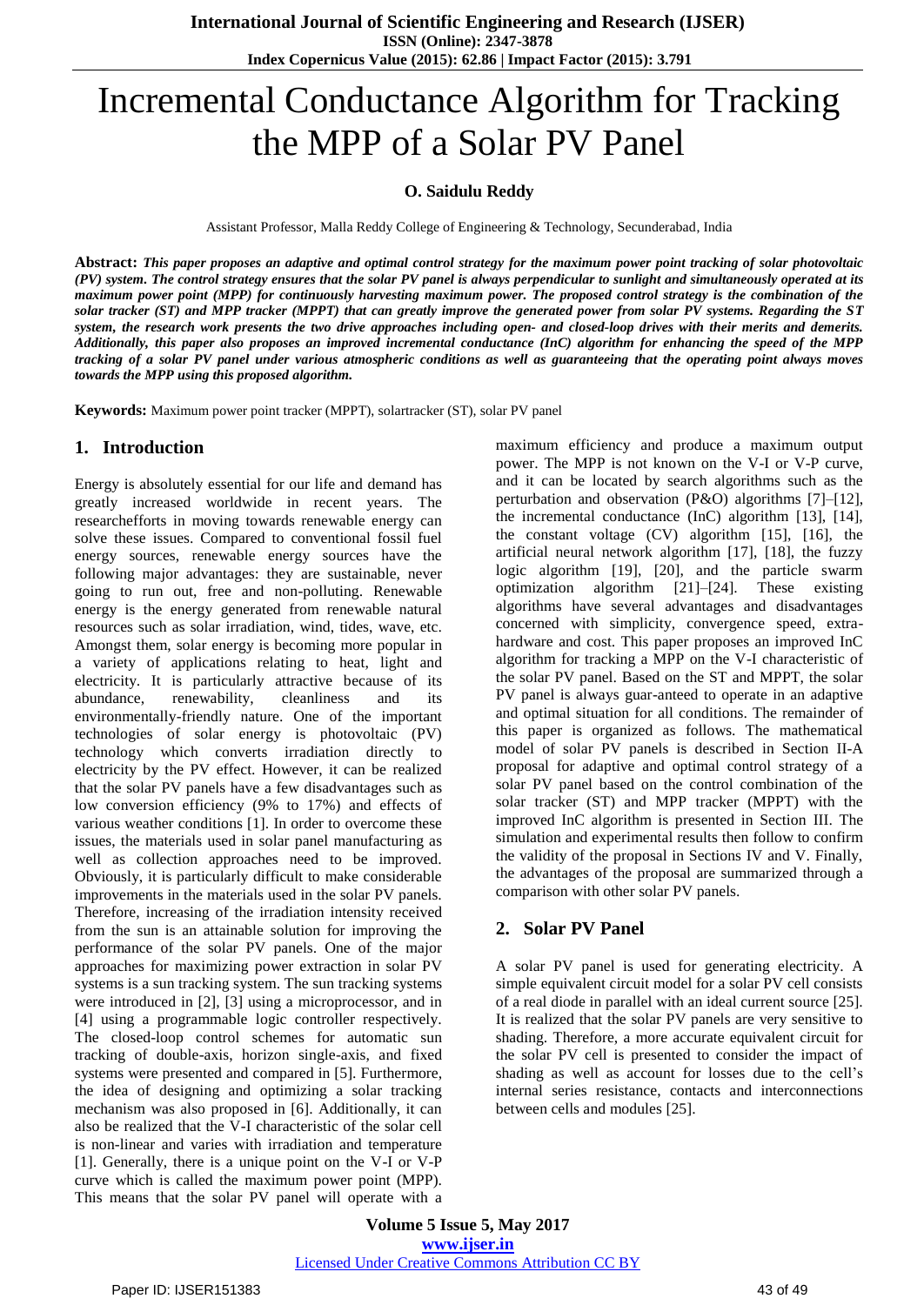

**Figure 1:** Important points in the V-I and V-P characteristics of a solar PV panel



**Figure 2:** Description of the sun's position

Although, the manufacturers try to minimize the effect of both resistances to improve their products, the ideal scenario is not possible. The maximum power is generated by the solar PV cell at a point of the V-I characteristic where the product  $(V\times I)$  is maximum. This point is known as the MPP and is unique, Figure 1. It is obvious that two important factors which have to be taken into account in the electricity generation of a solar PV panel are the irradiation and temperature. These factors strongly affect the characteristics of solar PV panels. Thus, the solar PV panel needs to be perpendicular to sunlight to maximize the irradiation obtained. Additionally, as a result, the MPP varies during the day and the solar PV panel is essential to track the MPP in

Additionally, it depends on the hour angle, H, the azimuth angle,  $\varphi_s$  can be estimated as follows:

If 
$$
\cos H
$$
  $\frac{\tan \delta}{\epsilon}$ , then  $\phi$  90°; otherwise  $\phi > 90°$ .  
\n $\ge \tan L$   $|\ \ s| \le$   $|\ \ s^{1}$  (7)

The declination angle,  $\delta$  is given by:

$$
\delta = 23.45 \sin \frac{360}{365} \text{ (n \quad 81)} \tag{8}
$$

where

L: the latitude of the site (degrees);δ: the declination angle (degrees);

n: The number of days since January 1;

## **3. Control Strategies for a Solar PV Panel**

#### **A. Sun Tracking Control**

The sun rises from the east and moves across the sky to the west every day. In order to increase solar yield and electricity production from solar PV panels, the idea is to be able to tilt the solar PV panels in the direction which the sun moves throughout the year as well as under varying weather conditions. It can be realized that the more the solar PV panels can face directly towards the sun, the more power can be generated. This idea is called a ST which orients the solar PV panels towards the sun so that they harness more sunlight. Considering basic construction principles and tracking drive approaches for the motion of the tracker, STs can be divided into open- and closed-loop STs.

In the open-loop tracking control strategy, the tracker does not actively find the sun's position but instead determines the position of the sun for a particular site. The tracker receives the current time, day, month and year and then calculates the position of the sun without using feedback. The tracker controls a stepper motor to track the sun's position. It can be realized that no sensor is used in this control strategy. Thus, it is normally called an open-loop ST. The sun's position can be described in terms of its altitude angle,  $\beta$  and its azimuth angle,  $\varphi_s$  at any time of day which depend on the latitude, the day number and the time of day, Figure 2 [25].

The altitude angle,  $\beta$  is given by:

$$
\sin \beta = \cos L \cos \delta \cos H + \sin L \sin \delta. \tag{5}
$$

The azimuth angle,  $\varphi_s$  is given by:

$$
\sin \phi_s = \frac{\cos \delta \sin H}{\cdot}.
$$
 (6)

#### H: The hour angle (degrees).

The solar declination angle, δ, is the angle between the plane of the equator and a line drawn from the center of the sun to the center of the earth. The hour angle, H, shows the time of day with respect to the solar noon. It is the angle between the planes of the meridian-containing observer and meridian that touches the earth-sun line. It is zero at solar noon and increases by  $15^{\circ}$  every hour since the earth rotates 360° in 24 h. Then, the hour angle is described as follows:

$$
H = 15^{\circ}(t_s - 12) \tag{9}
$$

where

 $t_s$ : the solar time in hours. It is a 24-h clock with 12:00 as the exact time when the sun is at the highest point in the sky.

The open-loop ST must turn the solar PV panel to the east at the sunrise time and stop its motion at the sunset time. It

**Volume 5 Issue 5, May 2017**

**www.ijser.in**

Licensed Under Creative Commons Attribution CC BY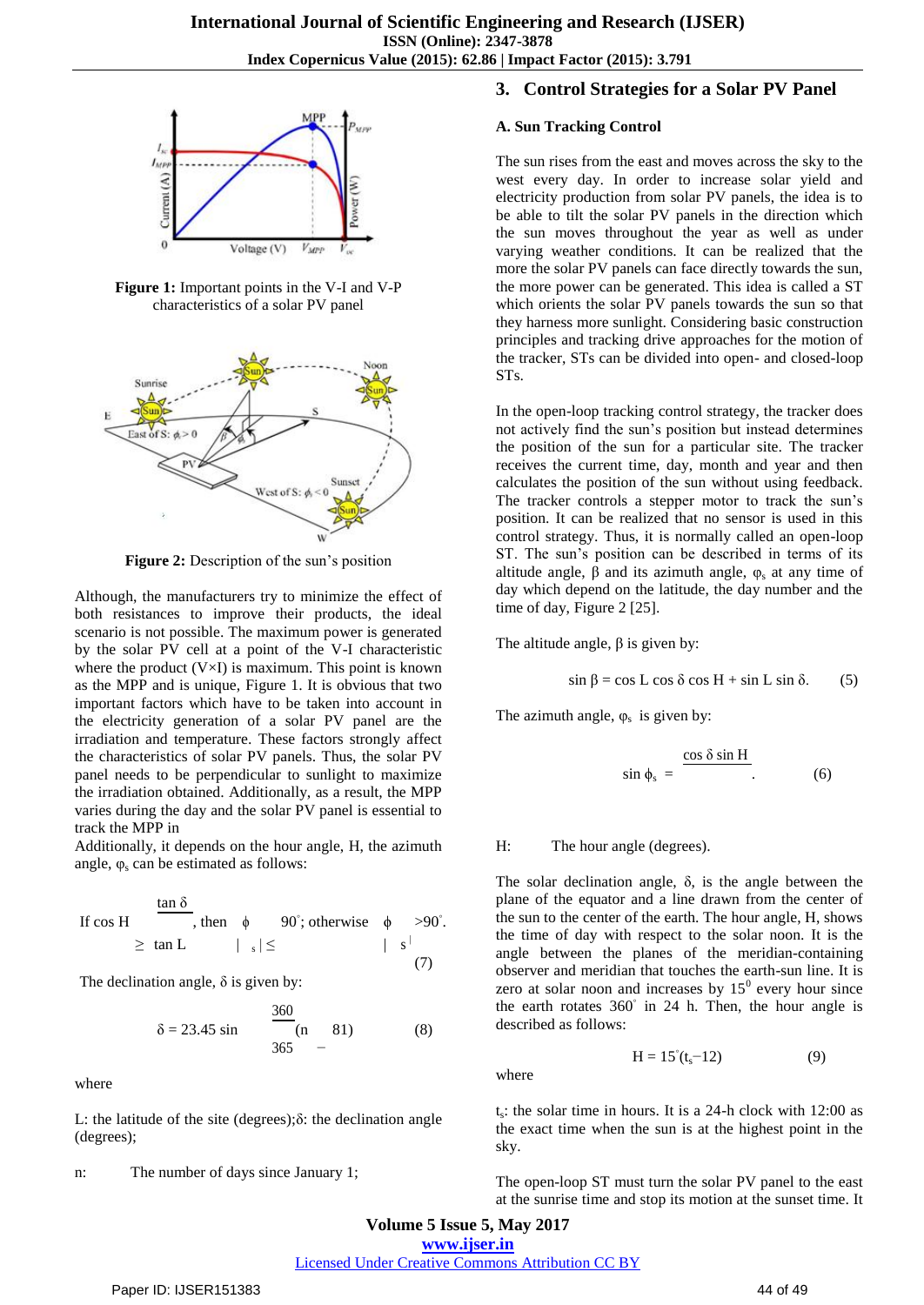is realized that the altitude angle, βis equal to zero at the sunrise and sunset moments which is described as follows  $[25]$ :

$$
\sin \beta = \cos L \cos \delta \cos H + \sin L \sin \delta = 0 \qquad (10)
$$
  

$$
\sin L \sin \delta
$$

$$
\cos H = -\frac{\cos L \cos \delta}{-} - \tan L \tan \delta \tag{11}
$$

$$
H = \cos^{-1} (\tan L \tan \delta) \tag{12}
$$

The hour angle, H, is the inverse cosine function which has positive and negative values. The positive values are used for the sunrise whereas the negative values are used for the sunset.

On the other hand, the closed-loop ST is based on feedback control principles. In the closed-loop tracking control strategy, the search of the sun's position is implemented at any time of day; light sensors are used and positioned on the solar PV panel. In order to determine the sun's position, two similar light sensors are mounted on the solar PV panel. They are located at the east and west, or south and north, to sense the light source intensity. There is an opaque object between two sensors which is to isolate the light from other orientations to obtain a wideangle search and to determine the sun's position more quickly



**Figure 3:** Rotating state of the closed-loop ST

**Table I:** Comparison between the Open- and Closed-Loop Sts

| <b>Item</b>      | Open-loop   | Closed-loop |  |  |
|------------------|-------------|-------------|--|--|
| <b>Structure</b> | Simple      | Complicated |  |  |
| Extra-hardware   | No required | <b>LDRs</b> |  |  |
| Cost             | Cheap       | Expensive   |  |  |
| Feedback signal  | No required | Required    |  |  |
| Control          | Simple      | Complicated |  |  |

Figure 3 describes the rotating state of the closed-loop ST when the sun's position shifts.

The sensors used are light dependent resistors in the closed-loop ST. The closed-loop ST receives the signals which are the resistance values of two LDRs,  $R_A$  and  $R_B$ respectively. Then, it makes a comparison between  $R_A$  and  $R_B$  as follows.

 $*$  If  $R_A=R_B$ , then the solar PV panel will be kept its position.

 $*$  If  $R_A R_B$  and  $R_A < R_B$ , then the solar PV panel will be rotated towards A.

∗ If  $R_A R_B$  and  $R_A > R_B$ , then the solar PV panel will be rotated towards B.

The sample time is the t for the comparison and determination of the rotated direction. It is obvious that the solar tracking systems are a good choice for the solar PV systems. The comparisons between the open- and closedloop STs are shown in Table I. It is easily realized that the open-loop ST is simpler, less expensive, more reliable, as well as in need of less maintenance than the closed-loop ST. Nevertheless, its performance can be sometimes lower than that of the closed-loop ST, because the open-loop ST does not observe the output of the processes that it is controlling. No feedback signal is required in this ST. While the closed-loop ST can produce a better tracking efficiency, its feedback signals tracking the sun's position will be lost when the LDRs are shaded or the sun is blocked by clouds. Additionally, the closed-loop ST is rather expensive and more complicated than the open-loop ST because it requires LDRs placed on the solar PV panel. A comparison is also performed between the open- and closed-loop STs through the experimental designs and results in the next section.



**Figure 4:** Area partition of the P-V characteristic

#### B. MPP Tracking Control

The InC algorithm is reviewed in Part 1 of this section followed by a description of the improved InC algorithm.

1) InC Algorithm: The principle of the InC algorithm is that the derivative of the power with respect to the voltage or current becomes zero at the MPP, the power increases with the voltage in the left side of the MPP and the power decreases with the voltage in the right side of the MPP [26], [27]. This description can be re-written in the following simple equations:

Therefore, the voltage of the PV panels can be adjusted relative to the MPP voltage by measuring the InC, di/dv and the instantaneous conductance, I/V. It can be realized that the InC algorithm overcomes the oscillation around the MPP when it is reached. When di/dv=−I/V is satisfied,

**Volume 5 Issue 5, May 2017 www.ijser.in** Licensed Under Creative Commons Attribution CC BY

Paper ID: IJSER151383 45 of 49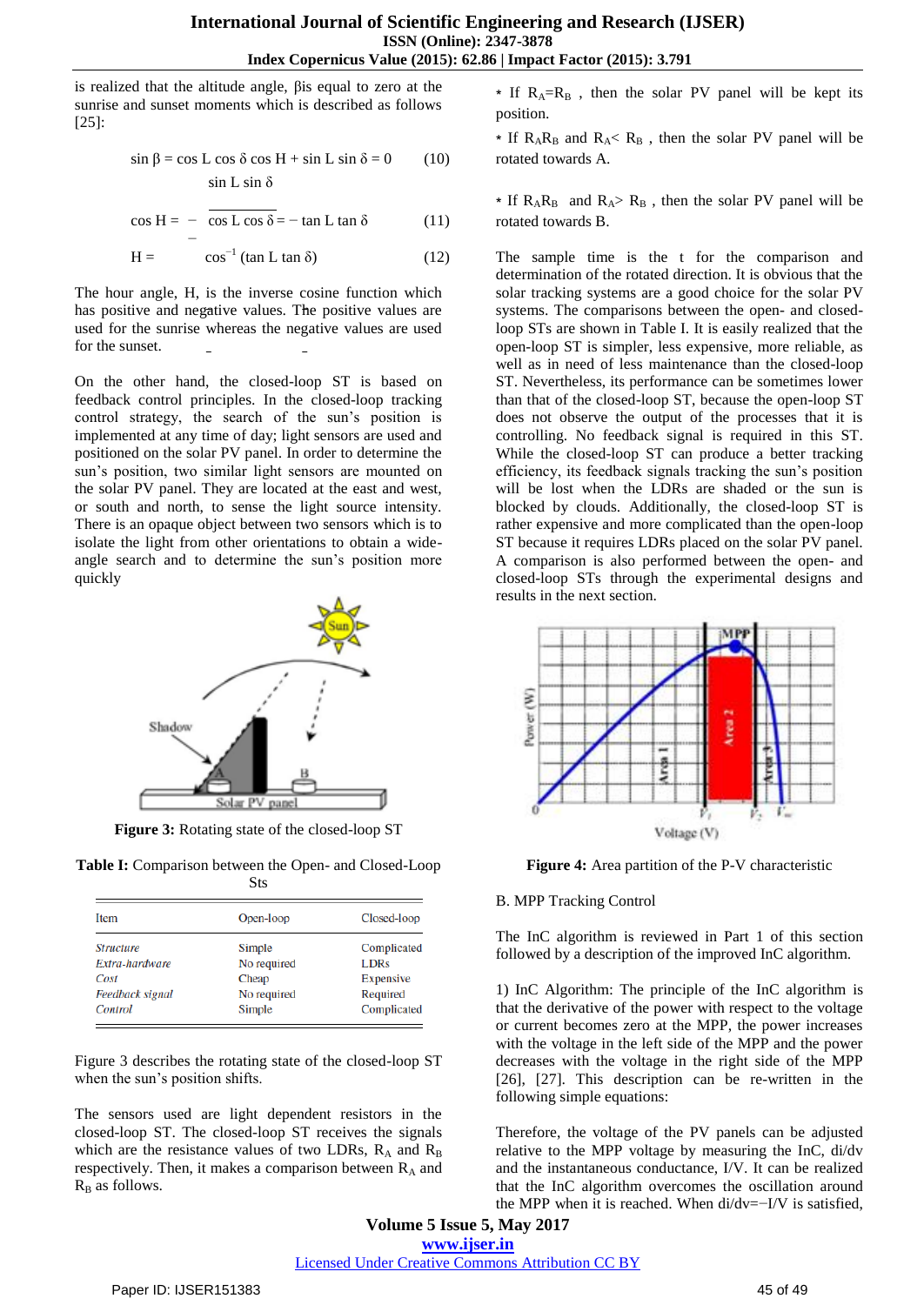this means that the MPP is reached and the operating point is remained. Otherwise, the operating point must be changed, which can be determined using the relationship between di/dv and −I/V.

Additionally, the InC algorithm can track the MPP in the case of rapidly changing atmospheric conditions easily, because this algorithm uses the differential of the operating point, dp/dv. Basically, the algorithm can move the operating point towards the MPP under varying atmospheric conditions. Nevertheless, the InC algorithm has the disadvantage of requiring a control circuit with an associated higher system cost. It also requires a fast computation for the InC. If the speed of computation is not satisfied under varying atmospheric conditions, the operating point towards the MPP cannot be guaranteed. Additionally, the search space is larger in the InC algorithm. This directly affects the search performance of the algorithm.



**Figure 5:** Flow chart of the improved InC algorithm



Figure 6: Description of the variations of the solar irradiation and temperature



**Figure 7:** Obtained maximum output power with the P&O and improved InC algorithms under the variation of the solar irradiation



Figure 8: Obtained maximum output power with the InC and improved InC algorithms under the variation of the solar irradiation



**Figure 9:** Obtained maximum output power with the P&O and improved InC algorithms under both the variations of the solar irradiation and temperature



**Figure 10:** Obtained maximum output power with the InC and improved InC algorithms under both the variations of the solar irradiation and temperature

**Volume 5 Issue 5, May 2017 www.ijser.in** Licensed Under Creative Commons Attribution CC BY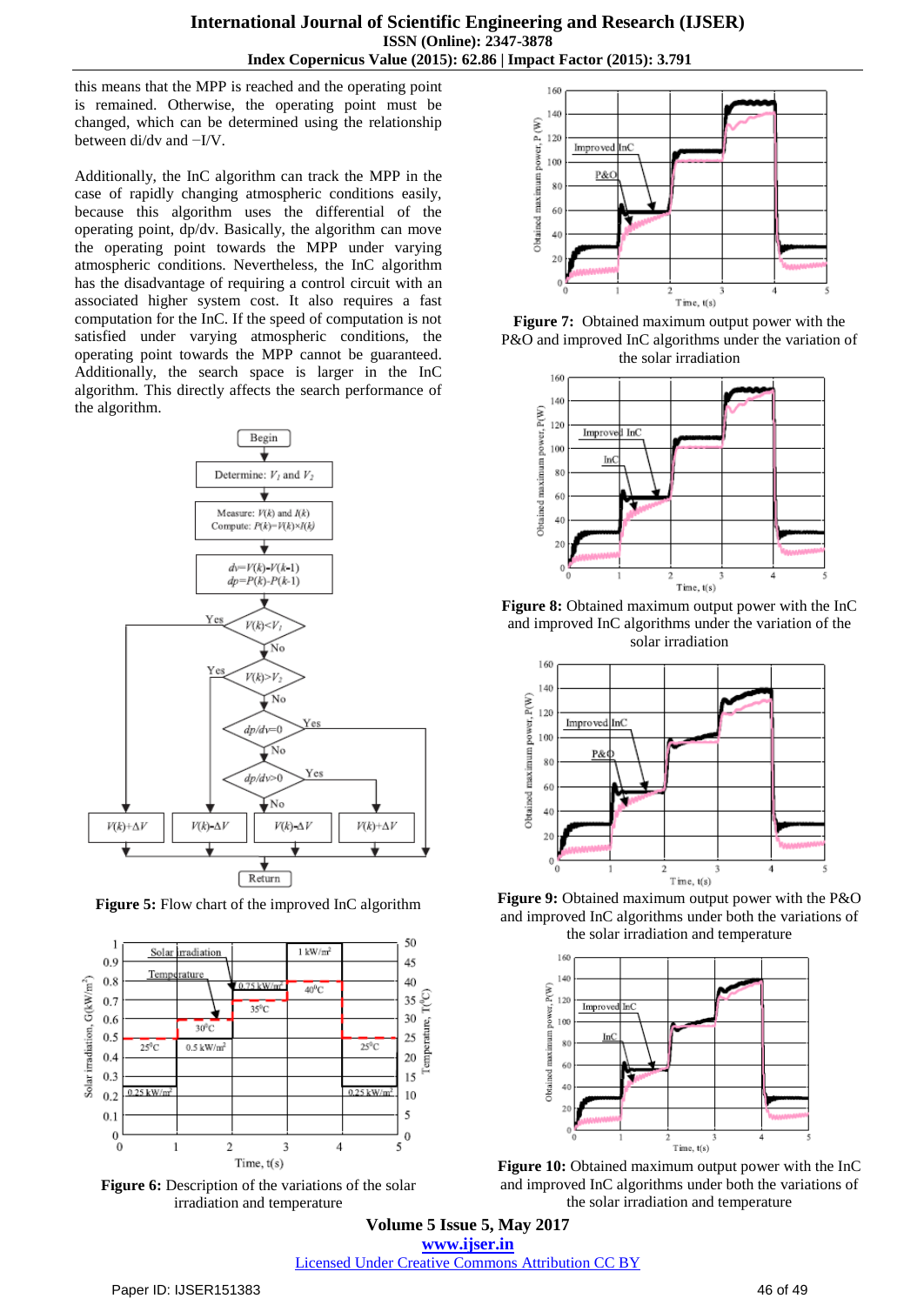MPP, Figure 4. It can be realized that the improved InC algorithm only needs to search the MPP within area 2, from 70%  $V_{\text{o c}}$  to 80%  $V_{\text{o c}}$ . This means that:

$$
V_{ref} = (70\% - 80\%) V_{o} = (V_1 - V_2).
$$
 (21)

In the improved InC algorithm, the MPPT system momentarily sets the PV panels current to zero allowing measurement of the panels' open circuit voltage. The operation of the improved InC algorithm is shown in the flow chart, Figure 5. Finally, the ST and MPPT are combined to control the solar PV panel so that the obtained electricity is maximized under all atmospheric conditions.



**Figure 11:** Block diagram of the experimental setup



**Figure 12:** Experimental result of obtained maximum output power with the improved InC algorithm under the variation of the solar irradiation

**Table III:** Control Strategies For A Solar Pv Panel

| <b>Strategy</b>         |   |   |              |  | h |  |
|-------------------------|---|---|--------------|--|---|--|
| Open-loop ST            |   |   | Х            |  |   |  |
| Closed-loop ST          |   |   | $\mathbf{v}$ |  |   |  |
| InC based MPPT          |   |   | Х            |  |   |  |
| Improved InC based MPPT | X | Х |              |  |   |  |

Linearly proportional to the open circuit voltage of PV panels with varying atmospheric conditions. The ratio of  $V_{\text{M P P}}/V_{\text{o c}}$  is commonly used around 76% [30]. Thus, the improved InC algorithm is implemented to divide the P-V characteristic into three areas referred to as area 1, area 2 and area 3, where area 1 is from 0 to 70%  $V_{\text{o c}}$ , area 2 is from 70%  $V_{\text{o c}}$  to 80%  $V_{\text{o c}}$  and area 3 is from 80%  $V_{\text{o c}}$  to  $V_{\text{o c}}$ . Area 2 is the area including the MPP, Figure 4. It can be realized that the improved InC algorithm only needs to search the MPP within area 2, from 70%  $V_{\text{o c}}$  to 80%  $V_{\text{o c}}$ . This means that:

$$
V_{ref} = (70\% - 80\%) V_{o} = (V_1 - V_2).
$$
 (21)

In the improved InC algorithm, the MPPT system momentarily sets the PV panels current to zero allowing measurement of the panels' open circuit voltage. The

operation of the improved InC algorithm is shown in the flow chart, Figure 5. Finally, the ST and MPPT are combined to control the solar PV panel so that the obtained electricity is maximized under all atmospheric conditions.

## **4. Simulation Results**

Simulations are performed using MATLAB/SIMULINK soft-ware for tracking MPPs of the solar PV array with 7 panels, RS-P618-22 connected in series whose specifications and parameters are in Table II. The solar PV panel provides a maximum output power at a MPP with  $V_{\text{M PP}}$  and  $I_{\text{M PP}}$ . The MPP is de-fined at the standard test condition of the irradiation,  $1 \text{ kW/m}^2$  and module temperature, 25 °C but this condition does not exist most of the time.

**Table IV:** Comparison of the Obtained Powers of the Solar PV Panel between Strategies 1–7

| Time     | $P_{\text{Strategy 1}}$ (W) | $P_{\text{Strategy 2}}$ (W) | $P_{\text{Strategy 3}}$ (W) | $P_{\text{Strategy4}}$ (W) | $P_{\text{Strategy}}(W)$ | $P_{\text{Strategy6}}$ (W) | $P_{\text{Strategy}}$ (W) |
|----------|-----------------------------|-----------------------------|-----------------------------|----------------------------|--------------------------|----------------------------|---------------------------|
| 07:00 AM | 0.16                        | 0.48                        | 0.72                        | 0.51                       | 0.54                     | 0.76                       | 0.8                       |
| 07:30 AM | 0.74                        | 1.51                        | 1.98                        | 1.61                       | 1.72                     | 2.01                       | 2.21                      |
| 08:00 AM | 0.76                        | 3.14                        | 3.25                        | 3.50                       | 3.57                     | 3.29                       | 3.63                      |
| 08:30 AM | 1.06                        | 3.60                        | 3.80                        | 4.06                       | 4.10                     | 4.21                       | 4.33                      |
| 09:00 AM | 3.30                        | 5.19                        | 5.23                        | 5.23                       | 5.92                     | 5.18                       | 5.96                      |
| 09:30 AM | 4.76                        | 7.85                        | 8.84                        | 8.22                       | 8.94                     | 9.38                       | 10.08                     |
| 10:00 AM | 11.48                       | 12.86                       | 13.26                       | 13.05                      | 13.75                    | 13.04                      | 14.00                     |
| 10:30 AM | 11.04                       | 13.34                       | 13.35                       | 13.49                      | 14.26                    | 13.62                      | 14.10                     |
| 11:00 AM | 12.43                       | 13.92                       | 13.78                       | 14.30                      | 14.89                    | 13.96                      | 14.55                     |
| 11:30 AM | 12.84                       | 14.66                       | 14.79                       | 14.96                      | 15.68                    | 14.94                      | 15.62                     |
| 12:00 PM | 13.07                       | 15.98                       | 16.17                       | 16.21                      | 16.65                    | 16.54                      | 17.08                     |
| 12:30 PM | 13.53                       | 15.58                       | 15.95                       | 16.18                      | 16.23                    | 16.17                      | 16.83                     |
| 01:00 PM | 13.13                       | 14.90                       | 15.44                       | 15.40                      | 16.19                    | 15.45                      | 16.31                     |
| 01:30 PM | 10.19                       | 11.10                       | 11.42                       | 10.87                      | 12.06                    | 11.12                      | 12.13                     |
| 02:00 PM | 6.57                        | 7.27                        | 8.48                        | 7.36                       | 7.90                     | 8.41                       | 9.00                      |
| 02:30 PM | 5.58                        | 9.19                        | 10.18                       | 8.76                       | 9.98                     | 10.58                      | 11.50                     |
| 03:00 PM | 5.01                        | 6.70                        | 7.64                        | 6.40                       | 7.28                     | 7.75                       | 8.62                      |
| 03:30 PM | 4.37                        | 5.60                        | 5.70                        | 5.36                       | 6.25                     | 5.73                       | 6.20                      |
| 04:00 PM | 3.15                        | 4.22                        | 5.21                        | 4.14                       | 4.71                     | 5.21                       | 5.67                      |
| 04:30 PM | 2.84                        | 3.66                        | 4.28                        | 3.51                       | 4.08                     | 4.47                       | 4.66                      |
| 05:00 PM | 1.89                        | 2.98                        | 3.94                        | 3.23                       | 3.32                     | 4.03                       | 4.28                      |
| Total    | 137.91                      | 173.72                      | 183.42                      | 176.35                     | 188.03                   | 185.86                     | 197.58                    |

Figure 6 and the solar irradiation variation is as in case 1. Then, the obtained output powers are shown as in Figures 9–10 using the P&O, InC and improved InC algorithms under the variation of both the temperature and solar irradiation. Figures 11–12 show the MPPs of the solar PV panel under the variations of the solar irradiation and temperature. It can be realized that the simulation results of the cases using the improved InC algorithm are always better than the cases using the P&O and InC algorithms, Figures 7–8 and Figures 9–10. The better results are shown through the algorithm convergence and the MPPs' tracking ability, especially with the rapid variation of both the temperature and solar irradiation. This means that the drawbacks of the InC algorithm have been overcome using the proposed InC algorithm.

## **5. Experimental Results**

The experimental results are also implemented with the same solar PV panel, RS-P618-22. In the solar tracking strategies, a stepper motor is used as the drive source to rotate the solar PV panel. This motor is run with the output signals which are received from the LDRs. The block diagram and setup of the experiment are shown in Figures 13–14. The experimental result of obtained maximum output power using the improved InC algorithm under the variation of the solar irradiation of the simulation case 1 is shown in Figure 15. This experimental result also shows that the output power always tracks the MPPs. Furthermore, the experiment for the control strategies, described in Table III of the solar PV panel with the

**Volume 5 Issue 5, May 2017 www.ijser.in** Licensed Under Creative Commons Attribution CC BY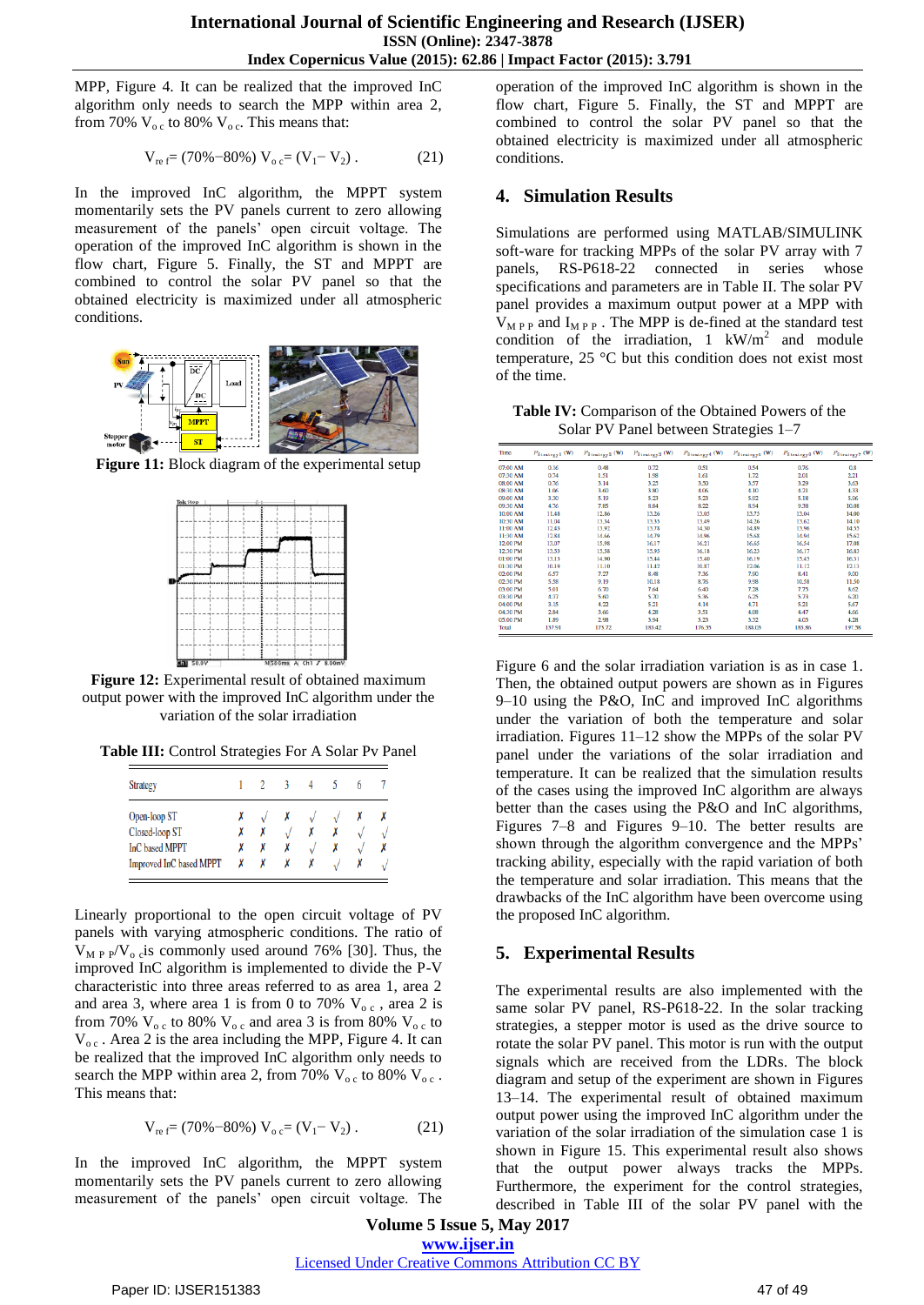proposed ST and MPPT algorithms, is also implemented outdoors from 07:00 AM to 05:00 PM by measuring the voltage and current for the same load at different times; and calculating the total power. Table III describes the control strategies for the solar PV panel as follows.

∗ Strategy 1: A PV is not controlled by the ST and MPPT.∗ Strategy 2: A PV is controlled by the open-loop ST.

∗ Strategy 3: A PV is controlled by the closed-loop ST.

∗ Strategy 4: A PV is controlled by the open-loop ST and the InC algorithm based MPPT.

∗ Strategy 5: A PV is controlled by the open-loop ST and the improved InC algorithm based MPPT.

∗ Strategy 6: A PV is controlled by the closed-loop ST and the InC algorithm based MPPT.

∗ Strategy 7: A PV is controlled by the closed-loop ST and the improved InC algorithm based MPPT.



**Figure 13:** Comparison of the obtained powers of the solar PV panel between strategies 1–7

Table IV shows that the total powers generated by the solar PV panel are 137.91 W using strategy 1; 173.72 W using strategy 2 and 183.42 W using strategy 3. It is obvious that the total power of the solar PV panel using strategy 3 is largest. The total powers generated by the solar PV panel are 176.35 W using strategy 4; and 188.03 W using strategy 5. It is obvious that the total power of the solar PV panel using strategy 5 is larger than that using strategy 4. The total powers generated by the solar PV panel are 185.86 W using strategy 6; and 197.58 W using strategy 7. It is obvious that the total power of the solar PV panel using strategy 7 is larger than that using strategy 6. The comparison of the obtained powers of the solar PV panel between seven strategies is shown in Figure 16.

## **6. Conclusion**

It is obvious that the adaptive and optimal control strategy plays an important role in the development of solar PV systems. This strategy is based on the combination between the ST and MPPT in order to ensure that the solar PV panel is capable of harnessing the maximum solar energy following the sun's trajectory from dawn until dusk and is always operated at the MPPs with the improved InC algorithm. The proposed InC algorithm improves the conventional InC algorithm with an approximation which reduces the computational burden as well as the application of the CV algorithm to limit the search space and increase the convergence speed of the InC algorithm.

This improvement overcomes the existing drawbacks of the InC algorithm. The simulation and experimental results confirm the validity of the proposed adaptive and optimal control strategy in the solar PV panel through the comparisons with other strategies.

## **References**

- [1] R. Faranda and S. Leva, "Energy comparison of MPPT techniques for PV systems," WSES Trans. Power Syst., vol. 3, no. 6, pp. 446–455, 2008.
- [2] X. Jun-Ming, J. Ling-Yun, Z. Hai-Ming, and Z. Rui, "Design of track control system in PV," in Proc. IEEE Int. Conf. Softw. Eng. Service Sci., 2010, pp. 547– 550.
- [3] Z. Bao-Jian, G. Guo-Hong, and Z. Yan-Li, "Designment of automatic tracking system of solar energy system," in Proc. 2nd Int. Conf. Ind. Mechatronics Autom., 2010, pp. 689–691.
- [4] W. Luo, "A solar panels automatic tracking system based on OMRON PLC," in Proc. 7th Asian Control Conf., 2009, pp. 1611–1614.
- [5] W. Chun-Sheng, W. Yi-Bo, L. Si-Yang, P. Yan-Chang, and X. Hong-Hua, "Study on automatic suntracking technology in PV generation," in Proc.3rd Int. Conf. Elect. Utility Deregulation Restruct. Power Technol., 2008,pp. 2586–2591.
- [6] C. Alexandru and C. Pozna, "Different tracking strategies for optimizing the energetic efficiency of a photovoltaic system," in Proc. Int. Conf. Autom., Quality Testing, Robot., 2008, pp. 434–439.
- [7] R. Sridhar, S. Jeevananthan, N. T. Selvan, and P. V. Sujith Chowdary, "Performance improvement of a photovoltaic array using MPPT P&O technique," in Proc. Int. Conf. Control Comput. Technol., 2010, pp. 191– 195.
- [8] N. M. Razali and N. A. Rahim, "DSP-based maximum peak power tracker using P&O algorithm," in Proc. IEEE 1st Conf. Clean Energy Technol., 2011, pp. 34–39.
- [9] L. Chun-Xia and L. Li-qun, "An improved perturbation and observation MPPT method of photovoltaic generate system," in Proc. 4th IEEE Conf.Ind. Electron. Appl., 2009, pp. 2966–2970.
- [10] Y. Jung, J. So, G. Yu, and J. Choi, "Improved perturbation and observation method (IP&O) of MPPT control for photovoltaic power systems," in Proc.31st IEEE Photov. Spec. Conf., 2005, pp. 1788– 1791.
- [11] X. Liu and L. A. C. Lopes, "An improved perturbation and observation maximum power point tracking algorithm for PV arrays," in Proc. IEEE35th Annu. Power Electron. Spec. Conf., 2004, pp. 2005–2010.
- [12]D. C. Huynh, T. A. T. Nguyen, M. W. Dunnigan, and M. A. Mueller, "Maximum power point tracking of solar photovoltaic panels using advanced perturbation and observation algorithm," in Proc. IEEE Conf. Ind.Electron. Appl., 2013, pp. 864–869.
- [13]B. Liu, S. Duan, F. Liu, and P. Xu, "Analysis and improvement of maxi-mum power point tracking algorithm based on incremental conductance method for photovoltaic array," in Proc. 7th Int. Conf. Power Electron.Drive Syst., 2007, pp. 637–641.

**Volume 5 Issue 5, May 2017 www.ijser.in**

### Licensed Under Creative Commons Attribution CC BY